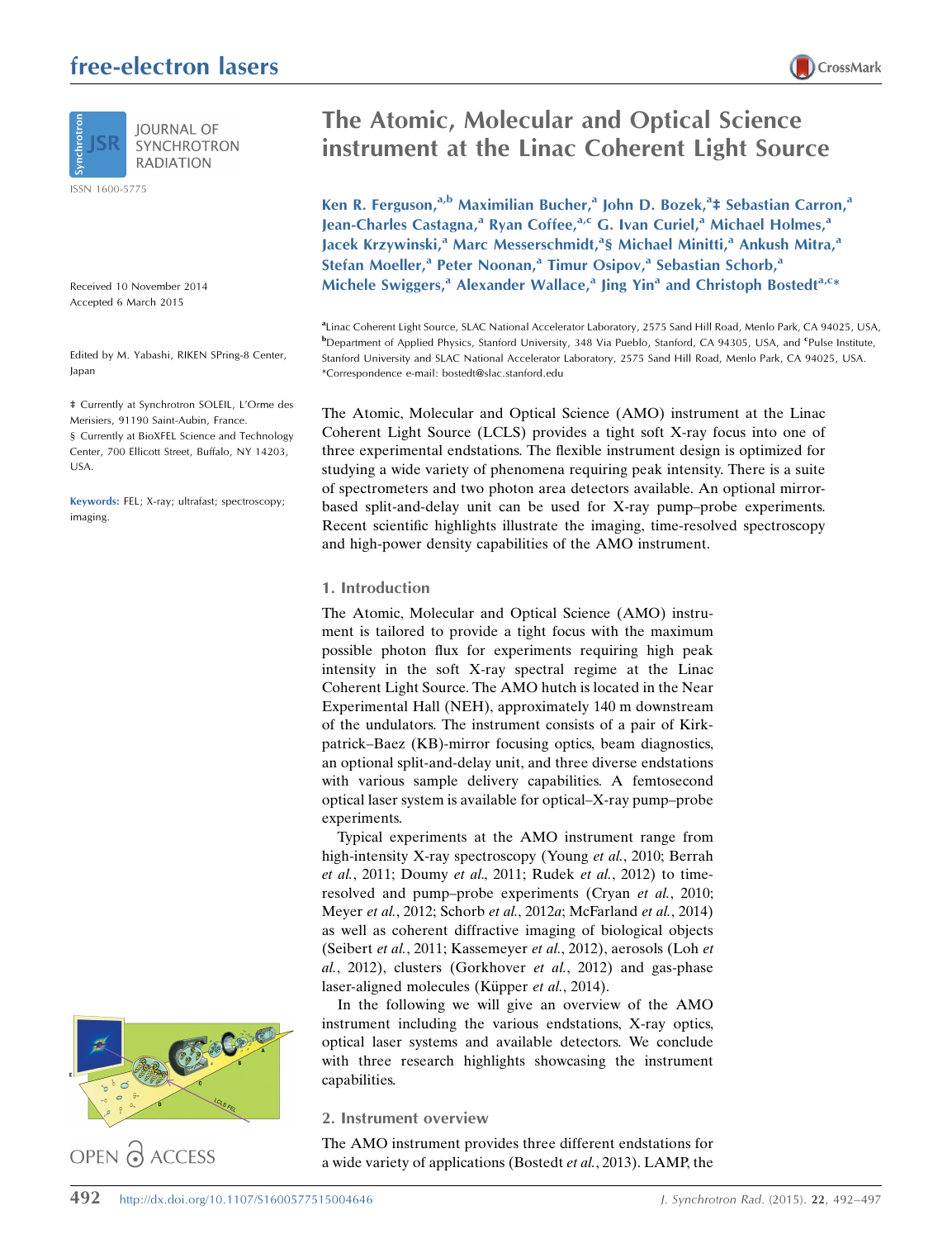Table 1 X-ray parameters and capabilities of the AMO instrument.

| Instrument name                                  | AMO                                                     |
|--------------------------------------------------|---------------------------------------------------------|
| Mirrors, incidence angle                         | $3 \times B_4C$ on Si, 14 mrad                          |
| Monochromaticity $(\Delta E/E)^{+}$              | $1 \times 10^{-3}$ (SASE), $2 \times 10^{-4}$ (seeding) |
| Energy range $(eV)$                              | 280-2000                                                |
| Unfocused beam size $(\mu m)$                    | 2700 at 700 eV                                          |
| Focused beam size $(\mu m)$                      | 1.5                                                     |
| Focusing optics                                  | Bendable KB (B <sub>4</sub> C on Si pair)               |
| Flux (photons pulse <sup><math>-1</math></sup> ) | Up to $10^{13}$ ±                                       |
| Pulse length (fs)                                | $5 - 200$                                               |
| Repetition rate (Hz)                             | 120, 60, 30, 10, 5, 1, on demand                        |
| Optical laser pulse energy (mJ)                  | $20(800 \text{ nm})$ , 4–5 (400 nm), 1 (266 nm)         |
| Optical laser pulse width (fs)                   | $10 - 150$                                              |
| Sample delivery                                  | Even-Lavie valve, Parker valve, XYZ stage               |
| Standard chambers                                | LAMP, HFP, DIA                                          |
| Standard photon detectors                        | Two large-area pnCCDs                                   |
| Standard spectrometers                           | Ion/electron VMI/reaction microscope                    |
|                                                  | 5 electron TOF, 1 ion TOF                               |
|                                                  | Ion momentum TOF, VMI                                   |
|                                                  |                                                         |

† Typical single-shot value. ‡ Excluding beamline and instrument transmission.

latest endstation addition, is a versatile setup for coherent diffractive imaging and spectroscopy applications. This endstation consists of three independent sections. The naming convention for the sections follows its predecessor, the CAMP endstation (Strüder et al., 2010), *i.e.* the interaction chamber  $(C1)$ , the front pnCCD (see §2.3) holding chamber  $(C2-1)$ , and the rear pnCCD holding chamber (C2-2). C1 is a flexible interaction chamber allowing easy integration of the available spectrometers and sample sources (cf. Table 1). Further, C1 provides an in-vacuum laser breadboard and three sets of piezo-motor stages for mounting, e.g. samples, optics or apertures. The front pnCCD can be moved along the X-ray beam from 121 mm to 371 mm downstream of the interaction region, which allows scattering angles on the front pnCCD up to 55° and 25°, respectively. A set of three manipulators in C2-1 is usable as beam position diagnostics, optical absorption filters or a protective  $B_4C$  beam stop in front of the rear

pnCCD. The rear pnCCD is located 737 mm downstream of the interaction point and can detect scattering angles of up to 4°. A large gate-valve is located between the C1 and C2 chambers, separating the interaction region and cooled pnCCD detectors, thus allowing rapid intervention in C1 during beam time. The entire system, depicted in Fig. 1, is designed to handle high gas loads and ultra-high vacuum (UHV) needs.

The second AMO experimental endstation, the High-Field Physics (HFP) system, is optimized for highresolution ion and electron spectroscopy. The HFP endstation is fitted with a double-layer  $\mu$ -metal shielding to attenuate extraneous magnetic fields in the interaction region. The HFP endstation consists of five electron timeof-flight spectrometers and one ion time-of-flight spectrometer. Of the five electron spectrometers three are located in the plane perpendicular to the X-ray beam at  $90^{\circ}$ ,  $0^{\circ}$  and the 'magic angle' 54.7° with respect to the polarization axis. The fourth is oriented at the 'magic angle' containing the beam propagation and polarization axis, and the last one is oriented at the 'magic angle' containing the X-ray beam direction and the axis normal to the polarization. The ion spectrometer has holes in the repeller plate for electron trajectories, so that both the electron spectrometers and the ion spectrometer can be mounted for the same experiment.

A third experimental endstation, the Diagnostics (DIA) endstation, was designed to perform shot-by-shot analysis of the X-ray pulse spectral profile. The endstation is complete with large in-vacuum breadboards and optical elements. The chamber's large diameter allows for optical–X-ray pump– probe experiments with a large footprint.

All device components are compatible with each endstation, unless otherwise specified. The soft X-ray capabilities of LCLS and AMO instrument details are summarized in Table 1. Further details about the endstations are given by Bostedt et al. (2013).

#### 2.1. X-ray optics

The X-ray beam is deflected into the AMO hutch by three mirrors. They are coated with  $B_4C$  and exhibit a 14 mrad angle of incidence. The KB-mirror system is the essential X-ray focusing tool in AMO and comprises two 400 mm-long silicon substrates with a 50 nm B4C reflective coating. Both mirrors are bendable in a plane-elliptical geometry which enables the foci to be varied dynamically along the instrument from the optimal focal plane to infinity. The angle of incidence for both mirrors is 13.85 mrad and the designed focal length of the unit is 1600 mm and 1100 mm for the horizontal and vertical focusing mirrors, respectively. An adjustable aperture system





Overview of the AMO instrument layout with the LAMP endstation. Distances are indicated in meters from the interaction region (IR). The X-ray beam enters the hutch and can first be visualized on a diagnostic  $(D)$  screen 5 m upstream of the IR. The beam passes through the aperture slits  $(S)$ and is focused by the KB optics (KB). An optical laser in-coupling (L-IN) mirror is located 0.4 m upstream of the IR. The front pnCCD (F-pnCCD) and back pnCCD (B-pnCCD) is located downstream of the IR. A set of three manipulators between the pnCCDs is usable as a beamposition diagnostic, an optical absorption filter or a protective B4C beamstop. Optional diagnostics are located after the back pnCCD, 1.28 m downstream of the IR. The X-ray split and delay unit can be inserted between the KB system and the L-IN which shifts everything behind the KB system 1 m further downstream. The AMO instrument is located approximately 140 m downstream of the undulators.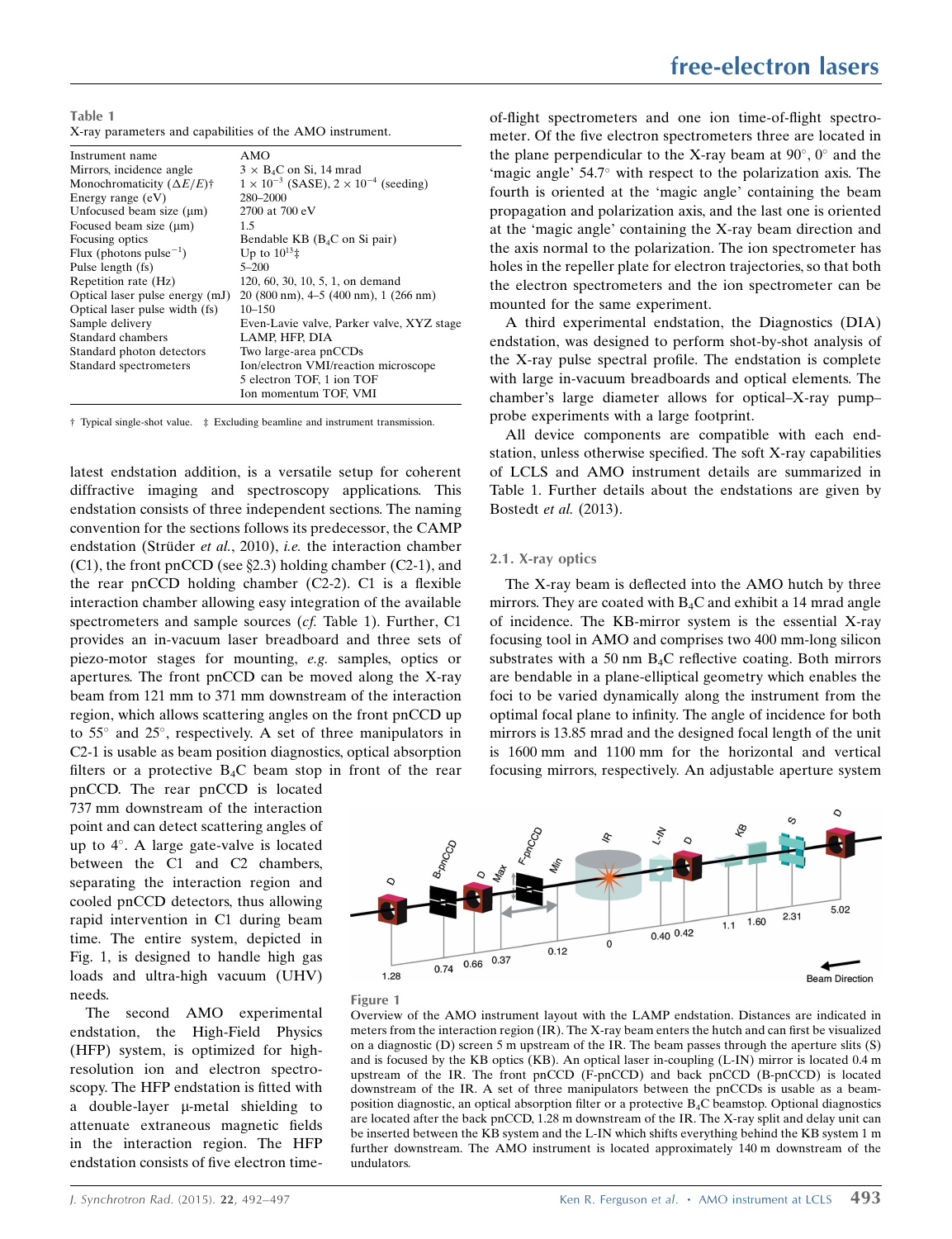limits the illumination on the mirrors for stray light impairment.

An all-optical soft X-ray split-and-delay (XRSD) unit is optionally available to wavefront split an incoming X-ray pulse into two time-separated identical pulses. The device operates by using two silicon mirrors positioned along the X-ray beam path. The first mirror cuts a portion of the beam and deflects it at a very shallow angle towards the interaction region. The second mirror is positioned downstream of the first and deflects the remaining portion of the beam along a slightly larger angle towards the interaction region. The silicon mirrors operate at angles less than 13.5 mrad and fit into an approximately 1 m space along the instrument. The XRSD unit can provide two X-ray pulses separated by up to 200 fs, with femtosecond time resolution, and operates over the soft X-ray range from 280 to 1800 eV.

#### 2.2. Optical laser capabilities

All AMO endstations provide the capability to use optical lasers in co-linear geometry with the X-ray beam for optical– X-ray pump–probe experiments. Various X-ray–optical cross correlators are available to measure the timing jitter between the X-ray and optical lasers (Bionta et al., 2014; Schorb et al., 2012b; Hartmann et al., 2014).

Core laser systems at the LCLS consist of an ultrashortpulse Ti:sapphire oscillator synchronized to the FEL. The oscillator seeds a commercially available chirped pulse amplifier producing 4 mJ at 40 fs. An additional home-built four-pass amplifier can boost the pulse energy to over 30 mJ. Wavelength conversion inside the hutch can cover a broad spectral range from 200 nm to  $150 \mu m$  (2 THz). A more indepth description of the optical laser capabilities at LCLS is given by Minitti et al. (2015).

#### 2.3. Detectors

A suite of charged-particle spectrometers is available at the AMO instrument. A high-resolution double-sided electronion coincidence velocity map imaging (VMI) spectrometer specifically designed for use in the LAMP endstation detects ions and/or electrons while providing a clear line of sight from the interaction region to the pnCCD detectors. The ion side of the spectrometer can detect kinetic energies of up to 50 eV with time-of-flight resolution of 100 ps. The position-sensitive 120 mm quad delay line detector yields a resolution of 250  $\mu$ m. The standard configuration electron side of the spectrometer contains a phosphor screen detector with an energy resolution  $\Delta E/E$  up to 1/100, with the ability to measure up to 150 eV electrons. An optional hex anode is available to replace the phosphor screen. Other spectrometers available to measure charge states, kinetic energies and momenta of ions are an integrating spectrometer (Bozek, 2009), a VMI spectrometer (Eppink & Parker, 1997) and a reaction microscope ion spectrometer (Dorner et al., 2000).

The LAMP endstation is equipped with two single-photoncounting pnCCDs (Strüder et al., 2010). Each detector consists of two large-area (78 mm  $\times$  37 mm) pnCCD sensors (75 µm  $\times$ 

 $75 \mu m$  pixel size). The pnCCDs collect scattered or fluorescence photons with high quantum efficiency and an energy resolution of 40 to 200 eV between 50 eV and 25 keV at a frame read-out rate of up to 250 Hz. The first pnCCD is mounted on a moving stage to produce a variable size gap between the two sensor halves. The second CCD is mounted on a fixed frame with a 3.8 mm  $\times$  3.8 mm square hole in the center for the direct FEL beam. Each detector can be operated in high-resolution-imaging or spectroscopy mode.

#### 3. Highlights

The AMO instrument has been used in a wide range of scientific investigations ranging from AMO to materials and high-energy-density sciences as well as single-shot coherent imaging applications (Bostedt et al., 2013). The following three examples illustrate three different capabilities of the instrument.

## 3.1. Coherent diffractive imaging of rotating superfluid nanodroplets

Superfluid helium is a quantum mechanical state that extends over macroscopic length scales, much like Bose– Einstein condensates and superconductors. In a recent coherent diffractive imaging experiment superfluid rotating helium nanodroplets are placed into the X-ray focus and their scattering patterns are recorded with pnCCD detectors (Gomez et al., 2014). The superfluid  ${}^{4}$ He droplets are formed  $via$  expansion of high-purity helium through a 5  $\mu$ m-diameter nozzle at a temperature of 5 K and evaporative cooling lowers the droplet temperature below the superfluid transition at 2.17 K. Optionally, the helium nanodroplets could be doped with xenon atoms in a pickup cell. The xenon atoms exhibit a much higher scattering cross section than the helium atoms at X-ray energies and thus can act as X-ray contrast agent. A schematic of the experiment is depicted in Fig. 2.





The experimental setup for imaging rotating superfluid helium nanodroplets. (A) Rotating droplets are formed by expanding helium fluid into vacuum. (B) The nanodroplets become superfluid after evaporative cooling. (C) Droplets are optionally doped with Xe atoms in a gas cell. (D) and (E) X-ray diffraction images from single nanodroplets are recorded with the pnCCD. Figure reprinted with permission from Gomez et al. (2014).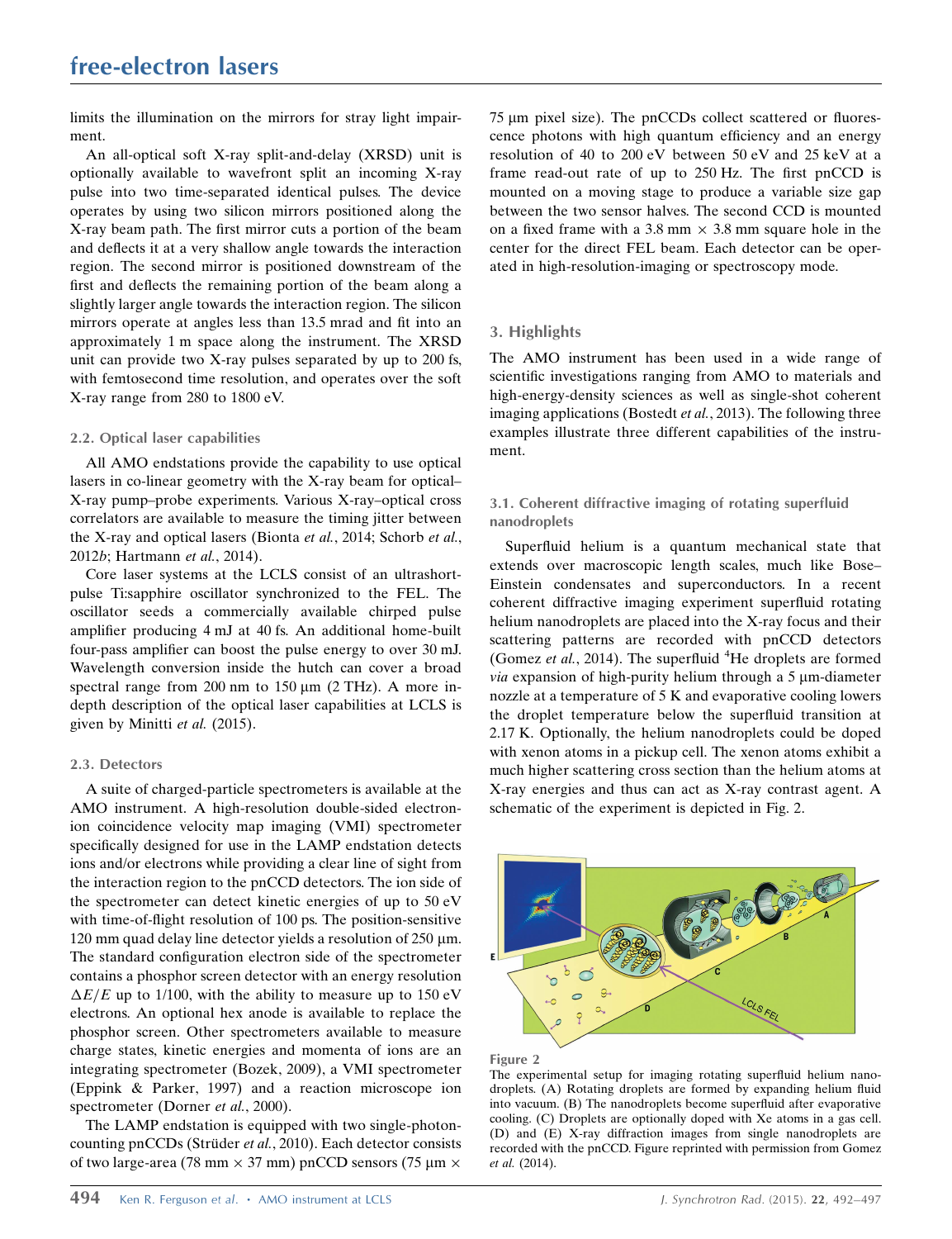Some of the diffraction images from pristine nanodroplets exhibit sharp streaks as shown in Fig. 2(E). Such diffraction images indicate that the nanodroplets are extremely flat, or 'wheel-shaped' with two almost parallel surfaces. From the extreme shape distortions it can be concluded that the droplets spin with rotational velocities beyond classical stability limits. The data show that superfluid nanodroplets behave very differently from their classical counterparts.

Any rotational motion in a superfluid is manifested in quantum vortices. In a second step of the experiment xenondoped superfluid droplets are investigated. The xenon atoms cluster along vortex cores. This way the quantum vortices can be directly imaged. The diffraction data show Bragg spots on top of characteristic helium droplet ring patterns.

The quantum vortices can be directly imaged *via* the xenon atoms that dope the helium nanodroplet. The Bragg peak separations correspond to regularly spaced xenon structures, which indicate that the helium droplets contain a regularly spaced vortex lattice. The observed vortex densities are orders of magnitude larger than in bulk superfluid helium.

This experiment utilizes the imaging capabilities of the AMO instrument to unambiguously demonstrate a quantum mechanical state of motion for an entire helium nanodroplet.

#### 3.2. Charge transfer upon X-ray photoabsorption

Charge transfer processes drive many important transformations in physics, chemistry and biology. Determining the spatial localization of charge at a given time remains a key difficulty. A recent study by Erk et al. (2014) directly mapped charge transfer dynamics upon inner-shell ionization of iodomethane (CH<sub>3</sub>I) at the AMO instrument. As Fig. 3 shows, the CH3I molecule is first dissociated with a near-infrared (NIR) laser and then ionized with an intense X-ray laser pulse. The internuclear separations between the  $CH<sub>3</sub>$  and atomic I fragments are defined by the time delay between the dissociating NIR and ionizing X-ray pulses. Inner-shell photoionization and Auger decay induce a positive charge that is



Figure 3

initially strongly localized over the iodine atom. The charge then spreads over the entire molecule via separate processes depending on the internuclear separation at the time of ionization.

Measuring charge state and kinetic energy distributions of the fragment ions as a function of NIR–X-ray delay allows for a detailed analysis of charge redistribution between the  $CH<sub>3</sub>$ and I fragments based on their internuclear separation. For delays within 100 fs the interatomic distances are so small that at least one valence electron always leaves the methyl group fragment. Between 100 and 300 fs the electrons are fairly localized, and the electron-transfer probability is dependent on the interatomic separation. After 300 fs the distance between the methyl group and iodine fragments becomes too large and charge transfer between iodine and carbon becomes highly improbable. The data can be well described by a classical 'over-the-barrier' charge transfer model; at a critical separation the height of the classical potential barrier between the two bodies becomes larger than the binding energy of the valence electrons.

This example provides a technique for spatio-temporal imaging of charge transfer dynamics, and features the timeresolved capabilities of the AMO instrument.

## 3.3. Stimulated processes: from X-ray lasing to inelastic Raman scattering

The unprecedented intensities from X-ray free-electron lasers (XFELs) opens the door for stimulated processes in the X-ray spectral regime. In a first proof-of-principle experiment at the AMO instrument the intense LCLS pulses have been used to drive an atomic inner-shell laser in a dense gas of neon (Rohringer et al., 2012). The inner-shell vacancies created in the neon 1s level upon X-ray absorption decay dominantly via Auger processes. However, there is a small probability for a spontaneous radiative decay, emitting a photon with an energy of 849 eV. These photons can be exponentially amplified along the plasma channel in the dense gas created by the free-

> electron laser pulse. For detection of the lasing signal the outgoing beams are dispersed with a grating spectrometer where the atomic lasing line can be distinctly distinguished.

> In a conceptually similar experiment a stimulated X-ray Raman signal has been observed (Weninger et al., 2013). Here, the photon energy is tuned below the neon K-edge ionization threshold. The photon energy is tuned to around  $870$  eV (*K*-edge of neon) and a stimulated Raman signal is observed at 850 eV. The experimental scheme is shown in Fig. 4. The resonant excitation by the intense X-ray pulses outruns the Auger decay and thus create a population inversion. A radiative decay of electrons into the 1s–2p states results in

The experimental concept for investigating ultrafast charge transfer processes in CH3I. An 800 nm NIR pulse dissociates the molecule. The X-ray pulse arrives after a certain delay, and thus molecular separation, and creates charge predominantly at the I atom. At short delays  $(a)$ , the charge is shared between the two fragments. In the intermediate regime  $(b)$ , the charge distribution between the fragments depends on the interatomic distance. At long delays (c), the interatomic distance is too large and charge transfer becomes negligible. Figure reprinted with permission from Erk et al. (2014).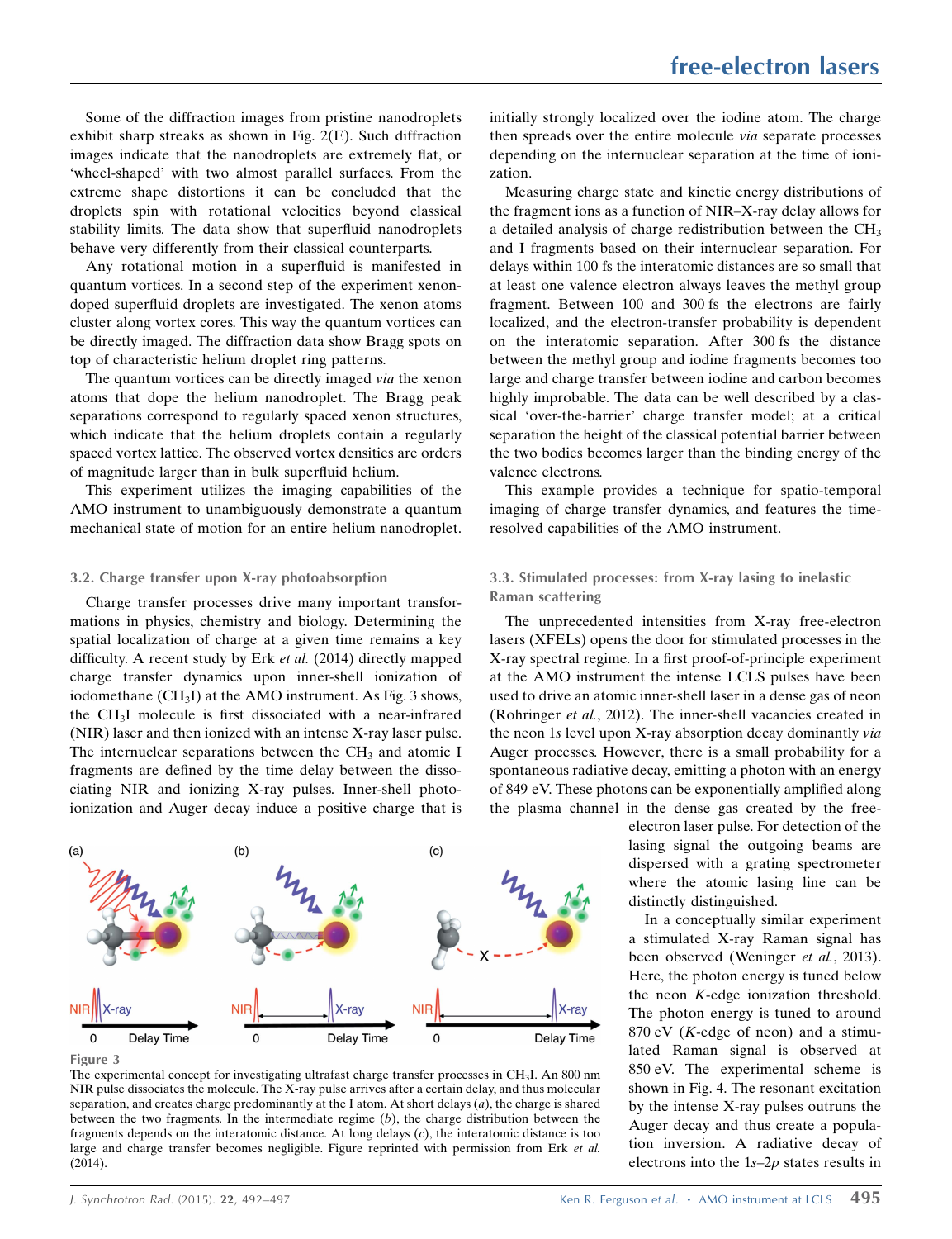

Figure 4

Stimulated Raman scattering setup at the AMO instrument. In  $(a)$  the XFEL beam is focused by the KB optics system into a high-pressure gas cell filled with neon. A grating spectrometer is used to separate the FEL and Raman signal. The Raman signal and FEL pulse in  $(b)$  are separated by approximately 20 eV. Figure reprinted with permission from Weninger et al. (2013).

exponential amplification of the Raman signal. The stimulated Raman signal is separated from the incoming photon energy by approximately 20 eV. It can be clearly identified on the grating spectrometer located about 4 m behind the gas cell along the beam axis.

This study uses the high X-ray power density available in the AMO instrument to demonstrate stimulated emission processes, opening the door for non-linear spectroscopy approaches.

## 4. Conclusion

The LCLS produces high-flux few-femtosecond X-ray pulses, yielding unprecedented X-ray intensities. The AMO instrument takes advantage of the pulse properties to perform highpower soft X-ray experiments in a wide spectrum of scientific domains. The instrument provides users with a variety of endstations, spectrometers and other components for the utmost flexibility in experimental layouts and signal detection schemes. More details about the AMO instrument can be found on the following website: http://lcls.slac.stanford.edu/ amo.

## 5. Facility access

LCLS instruments are open to academia, industry, government agencies and research institutes worldwide for scientific investigations. There are two calls for proposals per year and an external peer-review committee evaluates proposals based on scientific merit and instrument suitability. Access is without charge for users who intend to publish their results. Prospective users are encouraged to contact instrument staff members to learn more about the science and capabilities of the facility, and opportunities for collaboration.

## Acknowledgements

We thank Terry Anderson and Gregory Stewart for helping with the figures. Portions of this research were carried out at the Linac Coherent Light Source (LCLS) at the SLAC National Accelerator Laboratory. LCLS is an Office of Science User Facility operated for the US Department of Energy Office of Science by Stanford University.

## References

- [Berrah, N., Fang, L., Murphy, B., Osipov, O.,](http://scripts.iucr.org/cgi-bin/cr.cgi?rm=pdfbb&cnor=yi5001&bbid=BB1) [Ueda, K., Kukk, E., Feifel, R., Muelen, P.,](http://scripts.iucr.org/cgi-bin/cr.cgi?rm=pdfbb&cnor=yi5001&bbid=BB1) [Salen, P., Schmidt, H., Thomas, R.,](http://scripts.iucr.org/cgi-bin/cr.cgi?rm=pdfbb&cnor=yi5001&bbid=BB1) [Larsson, M., Richter, R., Prince, K.,](http://scripts.iucr.org/cgi-bin/cr.cgi?rm=pdfbb&cnor=yi5001&bbid=BB1) [Bozek, J., Bostedt, C., Wada, S., Piancas](http://scripts.iucr.org/cgi-bin/cr.cgi?rm=pdfbb&cnor=yi5001&bbid=BB1)[telli, M., Tashiro, M. & Ehara, M. \(2011\).](http://scripts.iucr.org/cgi-bin/cr.cgi?rm=pdfbb&cnor=yi5001&bbid=BB1) [Proc. Natl. Acad. Sci. USA](http://scripts.iucr.org/cgi-bin/cr.cgi?rm=pdfbb&cnor=yi5001&bbid=BB1), 108, 16912– [16915.](http://scripts.iucr.org/cgi-bin/cr.cgi?rm=pdfbb&cnor=yi5001&bbid=BB1)
- [Bionta, M., Hartmann, N., Weaver, M.,](http://scripts.iucr.org/cgi-bin/cr.cgi?rm=pdfbb&cnor=yi5001&bbid=BB2) [French, D., Nicholson, D., Cryan, J.,](http://scripts.iucr.org/cgi-bin/cr.cgi?rm=pdfbb&cnor=yi5001&bbid=BB2) [Glownia, J., Baker, K., Bostedt, C.,](http://scripts.iucr.org/cgi-bin/cr.cgi?rm=pdfbb&cnor=yi5001&bbid=BB2)
- [Chollet, M., Ding, Y., Fritz, D., Fry, A., Kane, D., Krzywinski, J.,](http://scripts.iucr.org/cgi-bin/cr.cgi?rm=pdfbb&cnor=yi5001&bbid=BB2) [Lemke, H., Messerschmidt, M., Schorb, S., Zhu, D., White, W. &](http://scripts.iucr.org/cgi-bin/cr.cgi?rm=pdfbb&cnor=yi5001&bbid=BB2) [Coffee, R. \(2014\).](http://scripts.iucr.org/cgi-bin/cr.cgi?rm=pdfbb&cnor=yi5001&bbid=BB2) Rev. Sci. Instrum. 85, 083116.
- [Bostedt, C., Bozek, J., Bucksbaum, P., Coffee, R., Hastings, J., Huang,](http://scripts.iucr.org/cgi-bin/cr.cgi?rm=pdfbb&cnor=yi5001&bbid=BB3) [Z., Lee, R., Schorb, S., Corlett, J., Denes, P., Emma, P., Falcone, R.,](http://scripts.iucr.org/cgi-bin/cr.cgi?rm=pdfbb&cnor=yi5001&bbid=BB3) [Schoenlein, R., Doumy, G., Kanter, E., Kraessig, B., Southworth, S.,](http://scripts.iucr.org/cgi-bin/cr.cgi?rm=pdfbb&cnor=yi5001&bbid=BB3) [Young, L., Fang, L., Hoener, M., Berrah, N., Roedig, C. &](http://scripts.iucr.org/cgi-bin/cr.cgi?rm=pdfbb&cnor=yi5001&bbid=BB3) [DiMauro, L. \(2013\).](http://scripts.iucr.org/cgi-bin/cr.cgi?rm=pdfbb&cnor=yi5001&bbid=BB3) J. Phys. B, 46, 164003.
- Bozek, J. (2009). [Eur. Phys. J. Spec. Top.](http://scripts.iucr.org/cgi-bin/cr.cgi?rm=pdfbb&cnor=yi5001&bbid=BB4) 169, 129–132.
- Cryan, J. P. et al. (2010). [Phys. Rev. Lett.](http://scripts.iucr.org/cgi-bin/cr.cgi?rm=pdfbb&cnor=yi5001&bbid=BB5) 105, 083004.
- [Dorner, R., Mergel, V., Jagutzki, O., Spielberger, L., Ullrich, J.,](http://scripts.iucr.org/cgi-bin/cr.cgi?rm=pdfbb&cnor=yi5001&bbid=BB6) [Moshammer, R. & Schmidt-Bocking, H. \(2000\).](http://scripts.iucr.org/cgi-bin/cr.cgi?rm=pdfbb&cnor=yi5001&bbid=BB6) Phys. Rep. 330, 95– [192.](http://scripts.iucr.org/cgi-bin/cr.cgi?rm=pdfbb&cnor=yi5001&bbid=BB6)
- [Doumy, G., Roedig, C., Son, S.-K., Blaga, C., DiChiara, A., Santra, R.,](http://scripts.iucr.org/cgi-bin/cr.cgi?rm=pdfbb&cnor=yi5001&bbid=BB7) [Berrah, N., Bostedt, C., Bozek, J., Bucksbaum, P., Cryan, J., Fang,](http://scripts.iucr.org/cgi-bin/cr.cgi?rm=pdfbb&cnor=yi5001&bbid=BB7) [L., Ghimire, S., Glownia, J., Hoener, M., Kanter, E., Krassig, B.,](http://scripts.iucr.org/cgi-bin/cr.cgi?rm=pdfbb&cnor=yi5001&bbid=BB7) [Kuebel, M., Messerschmidt, M., Paulus, G., Reis, D., Rohringer, N.,](http://scripts.iucr.org/cgi-bin/cr.cgi?rm=pdfbb&cnor=yi5001&bbid=BB7) [Young, L., Agostini, P. & DiMauro, L. \(2011\).](http://scripts.iucr.org/cgi-bin/cr.cgi?rm=pdfbb&cnor=yi5001&bbid=BB7) Phys. Rev. Lett. 106, [083002.](http://scripts.iucr.org/cgi-bin/cr.cgi?rm=pdfbb&cnor=yi5001&bbid=BB7)
- [Eppink, A. T. J. B. & Parker, D. H. \(1997\).](http://scripts.iucr.org/cgi-bin/cr.cgi?rm=pdfbb&cnor=yi5001&bbid=BB8) Rev. Sci. Instrum. 68, 3477– [3484.](http://scripts.iucr.org/cgi-bin/cr.cgi?rm=pdfbb&cnor=yi5001&bbid=BB8)
- [Erk, B., Boll, R., Trippel, S., Anielski, D., Foucar, L., Rudek, B., Epp,](http://scripts.iucr.org/cgi-bin/cr.cgi?rm=pdfbb&cnor=yi5001&bbid=BB9) [S. W., Coffee, R., Carron, S., Schorb, S., Ferguson, K. R., Swiggers,](http://scripts.iucr.org/cgi-bin/cr.cgi?rm=pdfbb&cnor=yi5001&bbid=BB9) [M., Bozek, J. D., Simon, M., Marchenko, T., Kupper, J., Schlichting,](http://scripts.iucr.org/cgi-bin/cr.cgi?rm=pdfbb&cnor=yi5001&bbid=BB9) [I., Ullrich, J., Bostedt, C., Rolles, D. & Rudenko, A. \(2014\).](http://scripts.iucr.org/cgi-bin/cr.cgi?rm=pdfbb&cnor=yi5001&bbid=BB9) Science, 345[, 288–291.](http://scripts.iucr.org/cgi-bin/cr.cgi?rm=pdfbb&cnor=yi5001&bbid=BB9)
- [Gomez, L. F.](http://scripts.iucr.org/cgi-bin/cr.cgi?rm=pdfbb&cnor=yi5001&bbid=BB10) et al. (2014). Science, 345, 906-909.
- Gorkhover, T. et al. (2012). [Phys. Rev. Lett.](http://scripts.iucr.org/cgi-bin/cr.cgi?rm=pdfbb&cnor=yi5001&bbid=BB11) 108, 245005.
- [Hartmann, N., Helml, W., Galler, A., Bionta, M., Grunert, J.,](http://scripts.iucr.org/cgi-bin/cr.cgi?rm=pdfbb&cnor=yi5001&bbid=BB12) [Molodtsov, S., Ferguson, K., Schorb, S., Swiggers, M., Carron, S.,](http://scripts.iucr.org/cgi-bin/cr.cgi?rm=pdfbb&cnor=yi5001&bbid=BB12) [Bostedt, C., Castagna, J., Bozek, J., Glownia, M., Kane, D., Fry, A.,](http://scripts.iucr.org/cgi-bin/cr.cgi?rm=pdfbb&cnor=yi5001&bbid=BB12) [White, W., Hauri, C., Feurer, T. & Coffee, R. \(2014\).](http://scripts.iucr.org/cgi-bin/cr.cgi?rm=pdfbb&cnor=yi5001&bbid=BB12) Nat. Photon. 8, [706–709.](http://scripts.iucr.org/cgi-bin/cr.cgi?rm=pdfbb&cnor=yi5001&bbid=BB12)
- [Kassemeyer, S.](http://scripts.iucr.org/cgi-bin/cr.cgi?rm=pdfbb&cnor=yi5001&bbid=BB13) et al. (2012). Opt. Express, 20, 4149–4158.
- Küpper, J. et al. (2014). [Phys. Rev. Lett.](http://scripts.iucr.org/cgi-bin/cr.cgi?rm=pdfbb&cnor=yi5001&bbid=BB14) 112, 083002.
- Loh, N. et al. (2012). [Nature \(London\)](http://scripts.iucr.org/cgi-bin/cr.cgi?rm=pdfbb&cnor=yi5001&bbid=BB15), 486, 513–517.
- [McFarland, B. K., Farrell, J. P., Miyabe, S., Tarantelli, F., Aguilar, A.,](http://scripts.iucr.org/cgi-bin/cr.cgi?rm=pdfbb&cnor=yi5001&bbid=BB16) [Berrah, N., Bostedt, C., Bozek, J. D., Bucksbaum, P. H., Castagna,](http://scripts.iucr.org/cgi-bin/cr.cgi?rm=pdfbb&cnor=yi5001&bbid=BB16) [J. C., Coffee, R. N., Cryan, J. P., Fang, L., Feifel, R., Gaffney, K. J.,](http://scripts.iucr.org/cgi-bin/cr.cgi?rm=pdfbb&cnor=yi5001&bbid=BB16) [Glownia, J. M., Martinez, T. J., Mucke, M., Murphy, B., Natan, A.,](http://scripts.iucr.org/cgi-bin/cr.cgi?rm=pdfbb&cnor=yi5001&bbid=BB16) [Osipov, T., Petrovic, V. S., Schorb, S., Schultz, T., Spector, L. S.,](http://scripts.iucr.org/cgi-bin/cr.cgi?rm=pdfbb&cnor=yi5001&bbid=BB16) Swiggers, M., Tenney, I., Wang, S., White, J. L., White, W. & Gühr, M. (2014). [Nat. Commun.](http://scripts.iucr.org/cgi-bin/cr.cgi?rm=pdfbb&cnor=yi5001&bbid=BB16) 5, 4235.
- [Meyer, M., Radcliffe, P., Tschentscher, T., Costello, J. T., Cavalieri,](http://scripts.iucr.org/cgi-bin/cr.cgi?rm=pdfbb&cnor=yi5001&bbid=BB17) [A. L., Grguras, I., Maier, A. R., Kienberger, R., Bozek, J., Bostedt,](http://scripts.iucr.org/cgi-bin/cr.cgi?rm=pdfbb&cnor=yi5001&bbid=BB17) [C., Schorb, S., Coffee, R., Messerschmidt, M., Roedig, C., Sistrunk,](http://scripts.iucr.org/cgi-bin/cr.cgi?rm=pdfbb&cnor=yi5001&bbid=BB17) E., Di Mauro, L. F., Doumy, G., Ueda, K., Wada, S., Düsterer, S.,